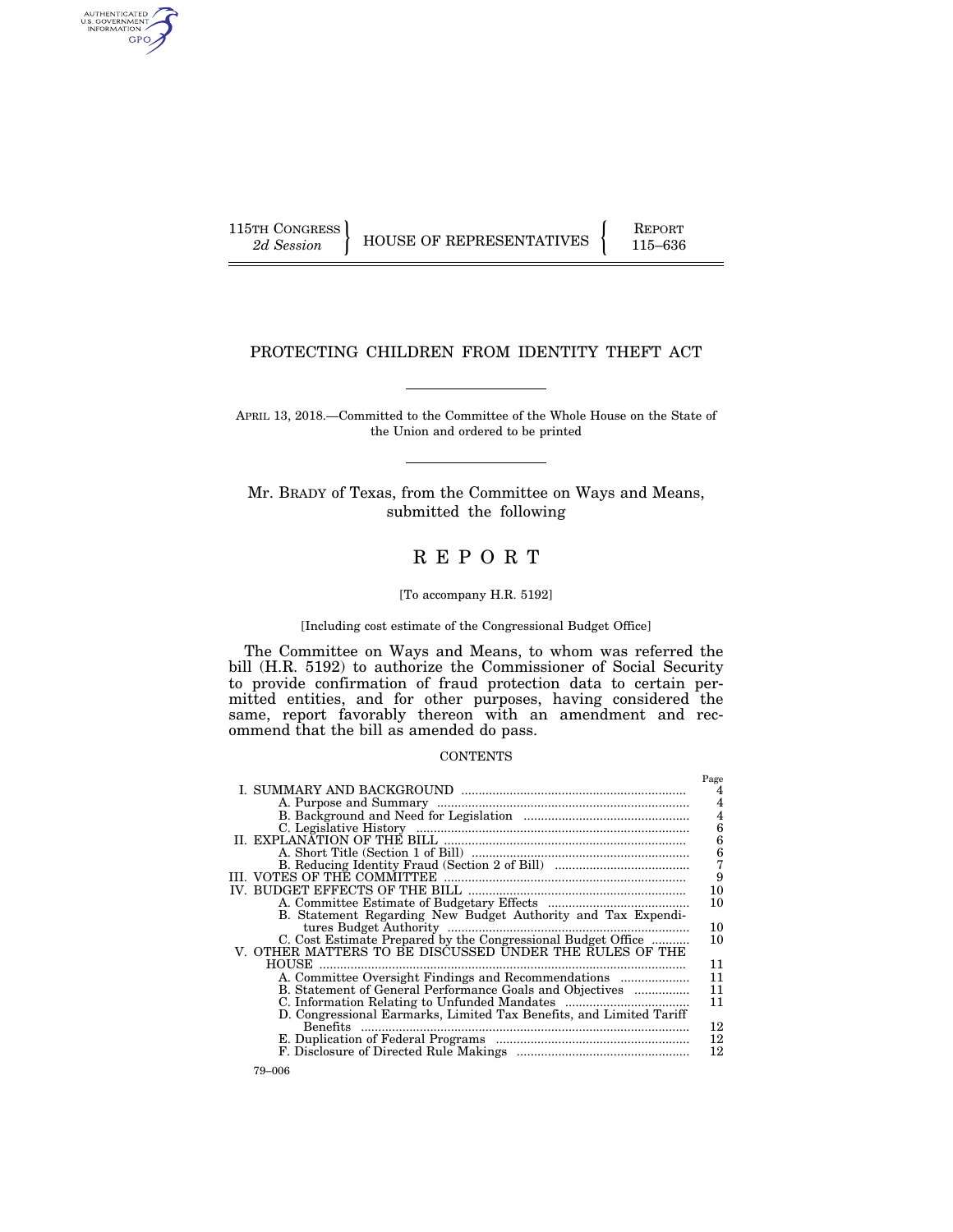The amendment is as follows:

Strike all after the enacting clause and insert the following:

#### **SECTION 1. SHORT TITLE.**

This Act may be cited as the ''Protecting Children from Identity Theft Act''.

**SEC. 2. REDUCING IDENTITY FRAUD.** 

(a) PURPOSE.—The purpose of this section is to reduce the prevalence of synthetic identity fraud, which disproportionally affects vulnerable populations, such as minors and recent immigrants, by facilitating the validation by permitted entities of fraud protection data, pursuant to electronically received consumer consent, through use of a database maintained by the Commissioner.

(b) DEFINITIONS.—In this section:

(1) COMMISSIONER.—The term ''Commissioner'' means the Commissioner of the Social Security Administration.

(2) FINANCIAL INSTITUTION.—The term ''financial institution'' has the meaning given the term in section 509 of the Gramm-Leach-Bliley Act (15 U.S.C. 6809). (3) FRAUD PROTECTION DATA.—The term ''fraud protection data'' means a combination of the following information with respect to an individual:

(A) The name of the individual (including the first name and any family forename or surname of the individual).

(B) The Social Security account number of the individual.

(C) The date of birth (including the month, day, and year) of the individual.

(4) PERMITTED ENTITY.—The term ''permitted entity'' means a financial institution or a service provider, subsidiary, affiliate, agent, contractor, or assignee of a financial institution.

(c) EFFICIENCY.—

(1) RELIANCE ON EXISTING METHODS.—The Commissioner shall evaluate the feasibility of making modifications to any database that is in existence as of the date of enactment of this Act or a similar resource such that the database or resource—

(A) is reasonably designed to effectuate the purpose of this section; and (B) meets the requirements of subsection (d).

(2) EXECUTION.—The Commissioner shall establish a system to carry out subsection (a), in accordance with section 1106 of the Social Security Act. In doing so, the Commissioner shall make the modifications necessary to any database that is in existence as of the date of enactment of this Act or similar resource, or develop a database or similar resource.

(d) PROTECTION OF VULNERABLE CONSUMERS.—The database or similar resource described in subsection (c) shall—

(1) compare fraud protection data provided in an inquiry by a permitted entity against such information maintained by the Commissioner in order to confirm (or not confirm) the validity of the information provided, and in such a manner as to deter fraudulent use of the database or similar resource;

(2) be scalable and accommodate reasonably anticipated volumes of verification requests from permitted entities with commercially reasonable uptime and availability; and

(3) allow permitted entities to submit—

(A) one or more individual requests electronically for real-time machineto-machine (or similar functionality) accurate responses; and

(B) multiple requests electronically, such as those provided in a batch format, for accurate electronic responses within a reasonable period of time from submission, not to exceed 24 hours.

(e) CERTIFICATION REQUIRED.—Before providing confirmation of fraud protection data to a permitted entity, the Commissioner shall ensure that the Commissioner has a certification from the permitted entity that is dated not more than 2 years before the date on which that confirmation is provided that includes the following declarations:

(1) The entity is a permitted entity.

(2) The entity is in compliance with this section.

(3) The entity is, and will remain, in compliance with its privacy and data security requirements, as described in title V of the Gramm-Leach-Bliley Act (15 U.S.C. 6801 et seq.) and as required by the Commissioner, with respect to information the entity receives from the Commissioner pursuant to this section.

(4) The entity will retain sufficient records to demonstrate its compliance with its certification and this section for a period of not less than 2 years.

(f) CONSUMER CONSENT.—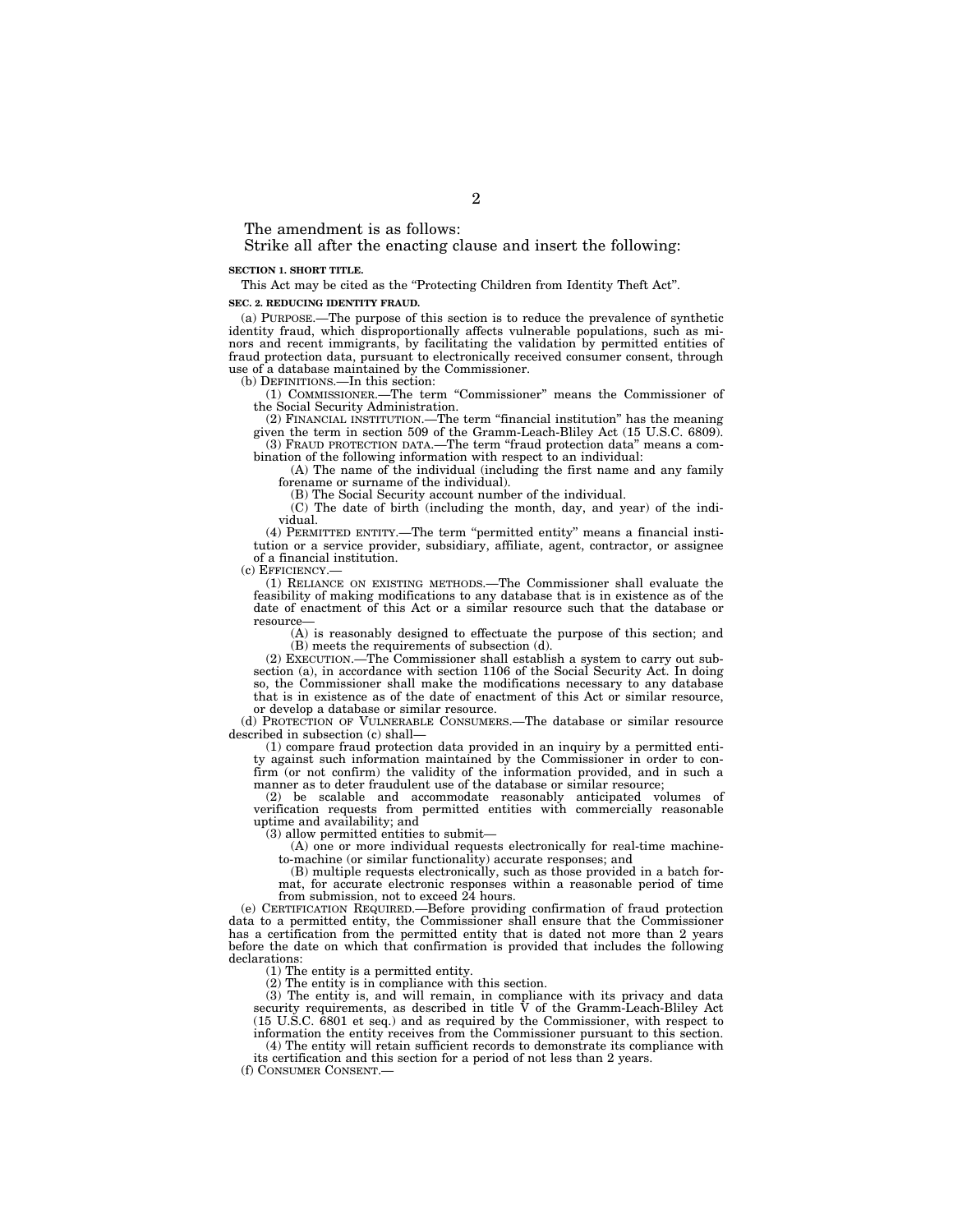(1) IN GENERAL.—Notwithstanding any other provision of law or regulation, a permitted entity may submit a request to the database or similar resource described in subsection (c) only—

(A) pursuant to the written, including electronic, consent received by a permitted entity from the individual who is the subject of the request; and (B) in connection with any circumstance described in section 604 of the Fair Credit Reporting Act (15 U.S.C. 1681b).

(2) ELECTRONIC CONSENT REQUIREMENTS.—For a permitted entity to use the consent of an individual received electronically pursuant to paragraph  $(1)(A)$ , the permitted entity must obtain the individual's electronic signature, as defined in section 106 of the Electronic Signatures in Global and National Commerce Act (15 U.S.C. 7006). Permitted entities must develop and use an electronic signature process in accordance with all Federal laws and requirements as designated by the Commissioner.

(3) EFFECTUATING ELECTRONIC CONSENT.—No provision of law or requirement, including section 552a of title 5, United States Code, shall prevent the use of electronic consent for purposes of this subsection or for use in any other consent based verification under the discretion of the Commissioner.

(g) COMPLIANCE AND ENFORCEMENT.—

(1) AUDITS AND MONITORING.—

(A) IN GENERAL.—The Commissioner—

(i) shall conduct audits and monitoring to—

(I) ensure proper use by permitted entities of the database or similar resource described in subsection (c); and

(II) deter fraud and misuse by permitted entities with respect to the database or similar resource described in subsection (c); and

(ii) may terminate services for any permitted entity that prevents or refuses to allow the Commissioner to carry out the activities described in clause (i) and may terminate or suspend services for any permitted entity as necessary to enforce any violation of this section or of any certification made under this section.

(2) ENFORCEMENT.—

(A) IN GENERAL.—Notwithstanding any other provision of law, including the matter preceding paragraph (1) of section 505(a) of the Gramm-Leach-Bliley Act (15 U.S.C. 6805(a)), any violation of this section and any certification made under this section shall be enforced in accordance with paragraphs (1) through (7) of such section 505(a) by the agencies described in those paragraphs.

(B) RELEVANT INFORMATION.—Upon discovery by the Commissioner of any violation of this section or any certification made under this section, the Commissioner shall forward any relevant information pertaining to that violation to the appropriate agency described in subparagraph (A) for evaluation by the agency for purposes of enforcing this section.

(h) RECOVERY OF COSTS.—

(1) IN GENERAL.—

(A) IN GENERAL.—Amounts obligated to carry out this section shall be fully recovered from the users of the database or verification system by way of advances, reimbursements, user fees, or other recoveries as determined by the Commissioner. The funds recovered under this paragraph shall be deposited as an offsetting collection to the account providing appropriations for the Social Security Administration, to be used for the administration of this section without fiscal year limitation.

(B) PRICES FIXED BY COMMISSIONER.—The Commissioner shall establish the amount to be paid by the users under this paragraph, including the costs of any services or work performed, such as any appropriate upgrades, maintenance, and associated direct and indirect administrative costs, in support of carrying out the purposes described in this section, by reimbursement or in advance as determined by the Commissioner. The amount of such prices shall be periodically adjusted by the Commissioner to ensure that amounts collected are sufficient to fully offset the cost of the administration of this section.

(2) INITIAL DEVELOPMENT.—The Commissioner shall not begin development of a verification system to carry out this section until the Commissioner determines that amounts equal to at least 50 percent of program start-up costs have been collected under paragraph (1).

(3) EXISTING RESOURCES.—The Commissioner of Social Security may use funds designated for information technology modernization to carry out this section, but in all cases shall be fully reimbursed under paragraph (1)(A).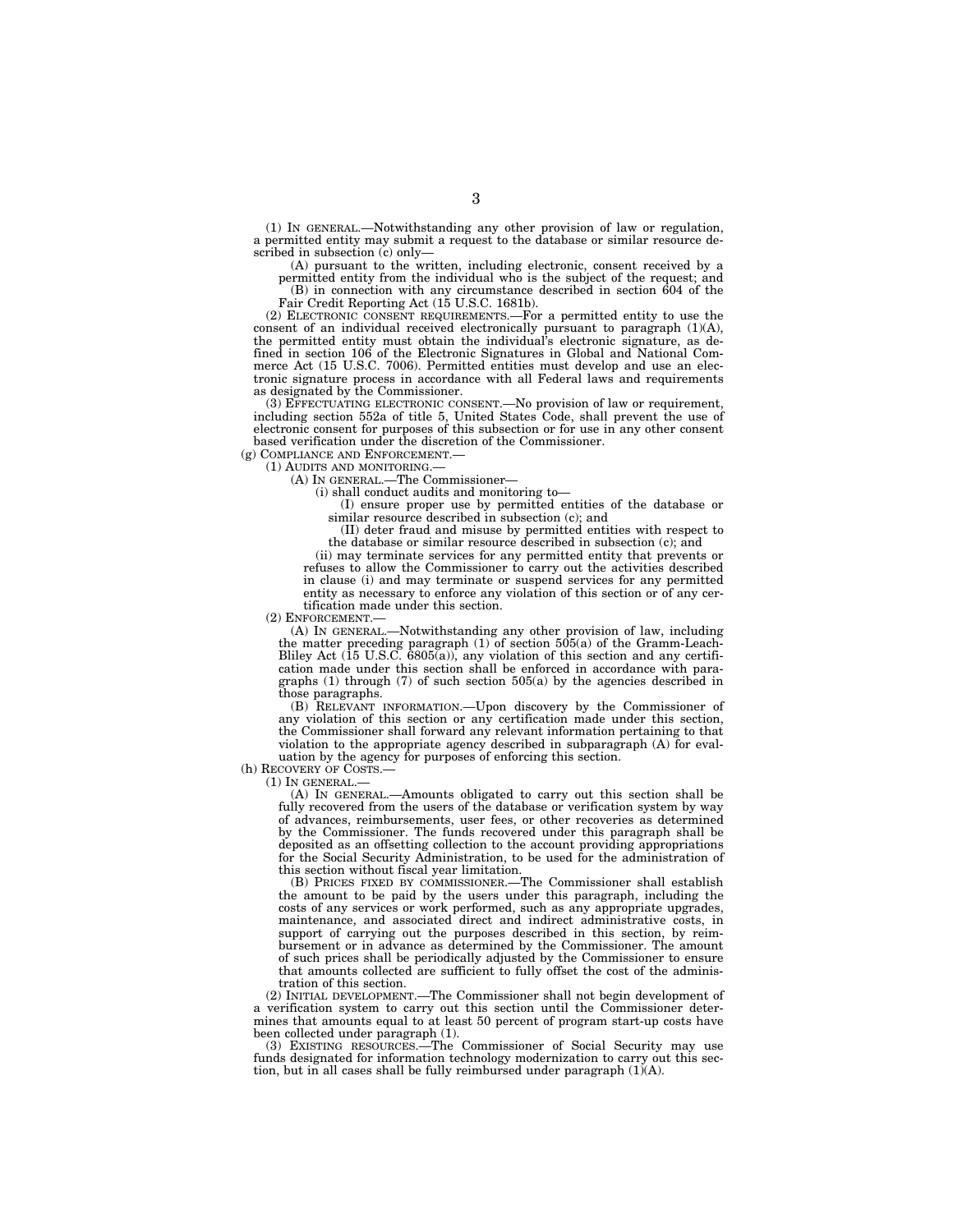(4) ANNUAL REPORT.—The Commissioner of Social Security shall annually submit to the Committee on Ways and Means of the House of Representatives and the Committee on Finance of the Senate a report on the amount of indirect costs to the Social Security Administration arising as a result of the implementation of this section.

### **I. SUMMARY AND BACKGROUND**

#### A. PURPOSE AND SUMMARY

The Protecting Children from Identity Theft Act (H.R. 5192), as reported by the Committee on Ways and Means, requires the Social Security Administration (SSA) to match the name, Social Security number (SSN), and date of birth submitted by permitted entities against the SSA's records. The bill seeks to protect individuals, firms and the economy by allowing financial institutions to verify the accuracy of their customers' personal identity information, in order to guard against the establishment of synthetic identities based on a valid SSN and a false name.

The bill would require the SSA to develop or improve an existing system which verifies name-SSN matches and require SSA to accept an electronic signature as authorization of the consent required to conduct this verification. Currently, the SSA requires a wet signature on a paper form as proof of consent. However, many credit applications occur online where a wet signature cannot be obtained.

The bill protects the confidentiality of consumers' information and guards against fraudulent misuse of the system by requiring valid consent; limiting the system to certified users; requiring users to comply with requirements for data security and privacy in federal law and as required by the Commissioner; requiring compliance audits of users; and authorizing the Commissioner to terminate or suspend verification services for users that do not comply with these requirements.

The bill also ensures the verification system does not detract from the SSA's ability to conduct its mission-critical work, by requiring users of the system to pay for all start-up and ongoing costs, both direct and indirect, of the verification system.

#### B. BACKGROUND AND NEED FOR LEGISLATION

Synthetic identity fraud is a form of identity theft that begins when fraudsters combine a real SSN and fictitious information, such as a name and date of birth, to apply for credit. Even though the financial institution may reject this initial application, credit bureaus create a record from this transaction based on the fraudulent credentials. This record can then be nurtured by the fraudster over time to establish a synthetic identity based on the valid SSN but false name, which eventually is used to commit financial or other fraud.

Synthetic identity fraud is a growing form of identity theft. According to TransUnion, a record \$355 million in outstanding credit card balances was owed by ''people'' whom it suspects did not exist in 2017, up more than eightfold from 2012.1 Synthetic identity fraud accounted for 85 percent of all identity fraud, 80 percent of

<sup>1</sup>*The New ID Theft: Millions of Credit Applicants Who Don't Exist*, The Wall Street Journal, (March 2018).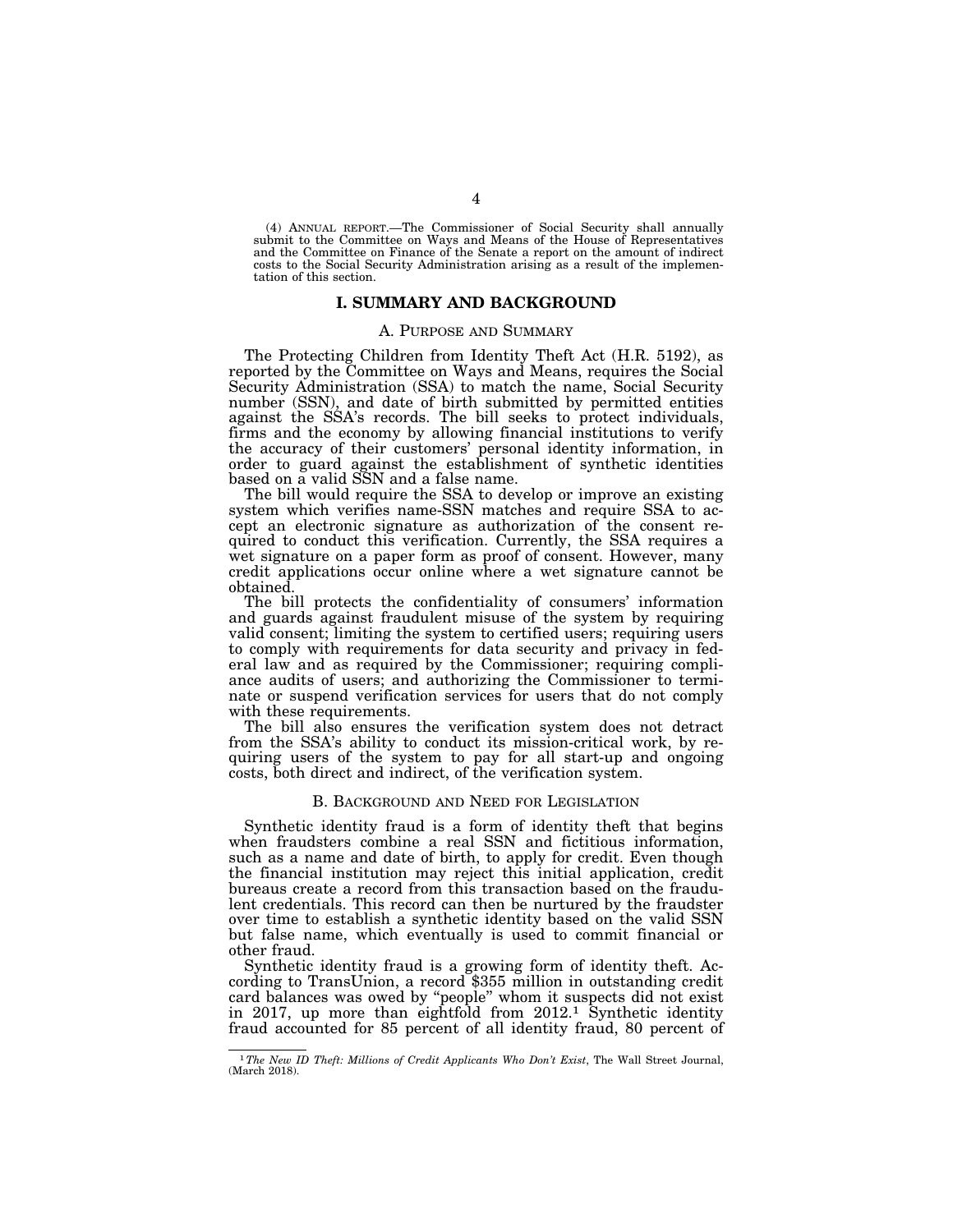all credit card fraud losses, and 74 percent of the total dollars lost by U.S. business in 2014.2 In 2016, credit card companies had approximately \$1 billion in losses due to synthetic identity fraud.3

Children and other individuals with limited or non-existent credit histories are especially vulnerable to having their SSNs misused for a synthetic identity. Since children do not work, drive, or establish credit, an identity thief can misuse a child's SSN for a longer period of time before being noticed. According to the Detroit Free Press, over one million children have their identity stolen annually.4 Children are 50 times more likely than adults to be identity theft victims, according to a study by Carnegie Mellon's CyLab.5

The Privacy Act and Social Security law set forth circumstances under which consumers can give consent for information about them held in government records to be shared. SSA has verified for private companies whether an individual's name, SSN and date of birth matches agency records since 2002. From 2002 to 2005, the SSA conducted a pilot program, the Social Security Number Verification Pilot for Private Business, to verify names and SSNs against the SSA's records for companies. The SSA launched the Consent Based Social Security Number Verification system (CBSV) in fiscal year (FY) 2009. Using CBSV, authorized users can verify the name, SSN, and date of birth of consenting individuals. CBSV responds with a match verification of "yes" or "no," and if records show that the SSN holder is deceased, CBSV returns a death indicator. The SSA does not respond with the reason for the mismatch, nor does it provide corrected information. Users enroll and agree to the terms and conditions in the SSA's CBSV User Agreement. Users must pay an enrollment fee of \$5,000 plus an additional fee of \$1.00 for each verification request. Since 2008, the SSA has processed about 16 million verification requests for 78 enrolled users. In FY 2017, the SSA completed 2,875,770 verification requests through CBSV. The SSA determined that 147,100 of those requests, or 5.1 percent, did not match the SSA's records. In addition to those mismatches, there were 100 instances where the SSA's records indicated the individual was deceased.

The user is required to obtain consent from the individual for SSA to provide the verification. However, the SSA requires the user to obtain the individual's wet signature, on the SSA's paper form SSA–89, to demonstrate consent. Since the SSA does not accept electronic consent, the CBSV is only useful in situations where the user can obtain and retain a signature on a paper form. (The user does not submit the signed form to SSA, but is required to retain it in its own records.) As a result, CBSV is of limited use for transactions that are done in real time without paper documentation, as is the case with most modern financial transactions.

Under a previous version of the user agreement, users were required to hire an independent Certified Public Accountant (CPA) to conduct compliance reviews to ensure they were following the re-

<sup>2</sup>*Synthetic Identity Fraud A Fast Growing Category*, Information Week, (October 2014). 3 *Highlights of a Forum—Combating Synthetic Identity Fraud*, Government Accountability Of-

fice, (July 2017). 4 *1.3 million kids have identity stolen annually*, 50% under 6-years-old, Detroit Free Press,

<sup>(</sup>August 2016).<br><sup>5 S</sup>New Evidence Indicates Identity Thieves are Targeting Children for Unused Social Security<br><sup>Numbers, Carnegie Mellon CyLab, (2011).</sup>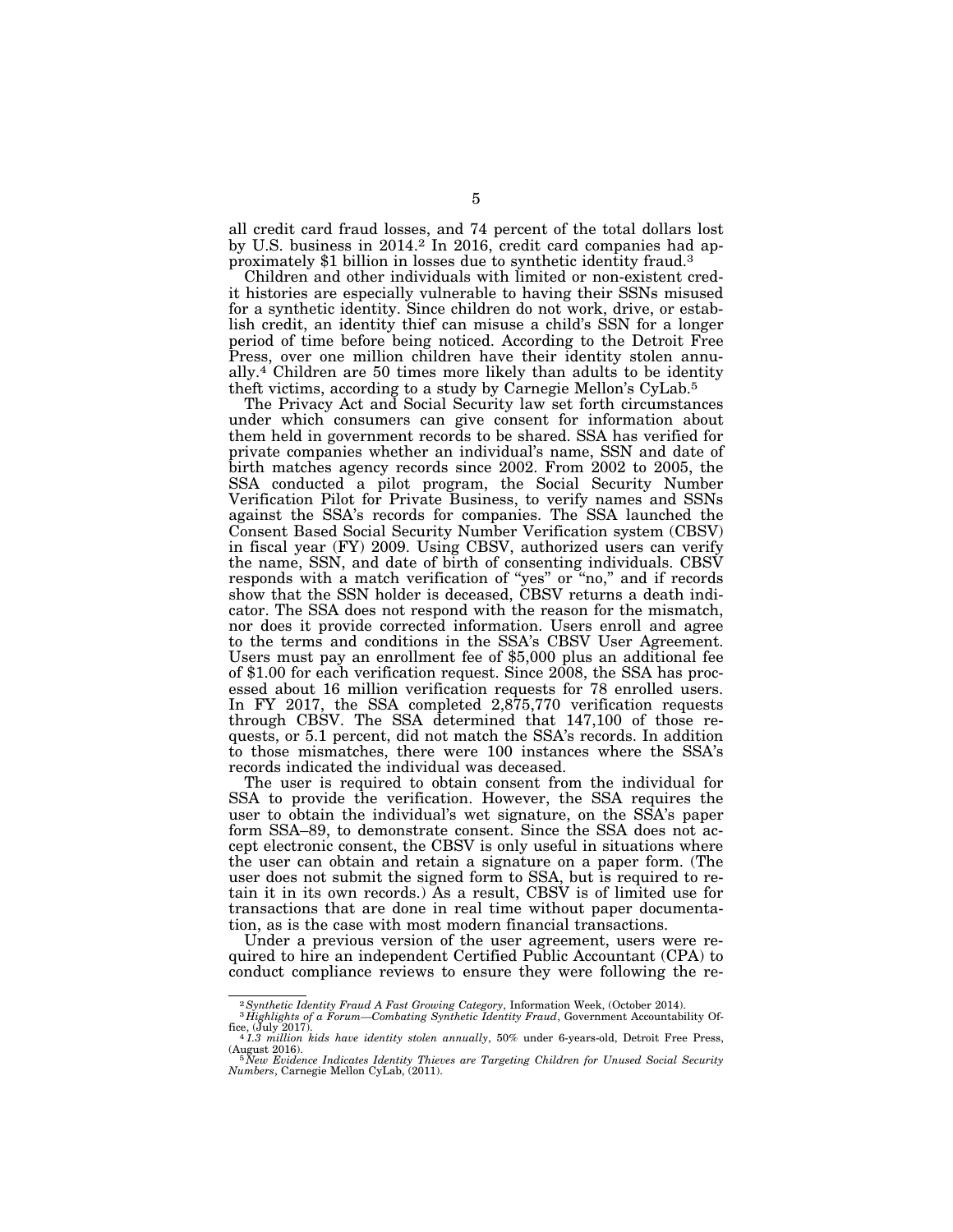quirements of the agreement, including the consent requirement.6 However, an October 2012 audit by the SSA's Office of the Inspector General determined that the ''SSA did not always require that participating companies conduct an annual compliance review to ensure companies were complying with the terms and conditions of the User Agreement, especially the consent requirement."7 The SSA has since strengthened its compliance procedures, and the SSA now contracts with a CPA firm to conduct annual onsite compliance reviews of every CBSV user. According to the SSA, during the most recent audit in FY 2016, 14 out of  $72$  audited users  $(19)$ percent) had instances of missing consent forms. In addition, 6 users (8 percent) had instances of consent forms that were unsigned, and 9 users (13 percent) had instances of accepting an electronically-signed consent form, without a wet signature.

#### C. LEGISLATIVE HISTORY

#### BACKGROUND

H.R. 5192 was introduced on March 7, 2018, and was referred to the Committee on Ways and Means. The bill was introduced as a companion bill to section 215 of the Economic Growth, Regulatory Relief, and Consumer Protection Act (S. 2155).

#### COMMITTEE HEARINGS

None.

#### COMMITTEE ACTION

The Committee on Ways and Means marked up H.R. 5192, the Protecting Children from Identity Theft Act, on April 11, 2018, and ordered the bill, as amended, favorably reported (with a quorum being present).

### **II. EXPLANATION OF THE BILL**

#### A. SHORT TITLE (SECTION 1 OF BILL)

#### PRESENT LAW

No provision.

### REASON FOR CHANGE

The Committee believes that the short title reflects the policy and intent included in the legislation.

#### EXPLANATION OF PROVISIONS

This section contains the short title of the bill, the ''Protecting Children from Identity Theft Act.''

#### EFFECTIVE DATE

The provision is effective upon the date of enactment.

<sup>6</sup> *User Agreement Between the Social Security Administration (SSA) And (Requesting Party) for Consent Based Social Security Number Verification (CBSV)*, Social Security Administration, (Oc-

tober 2016). 7*Monitoring Controls for the Consent Based Social Security Number Verification Program*, Of-fice of the Inspector General, Social Security Administration, (October 2012). A–03–12–11201.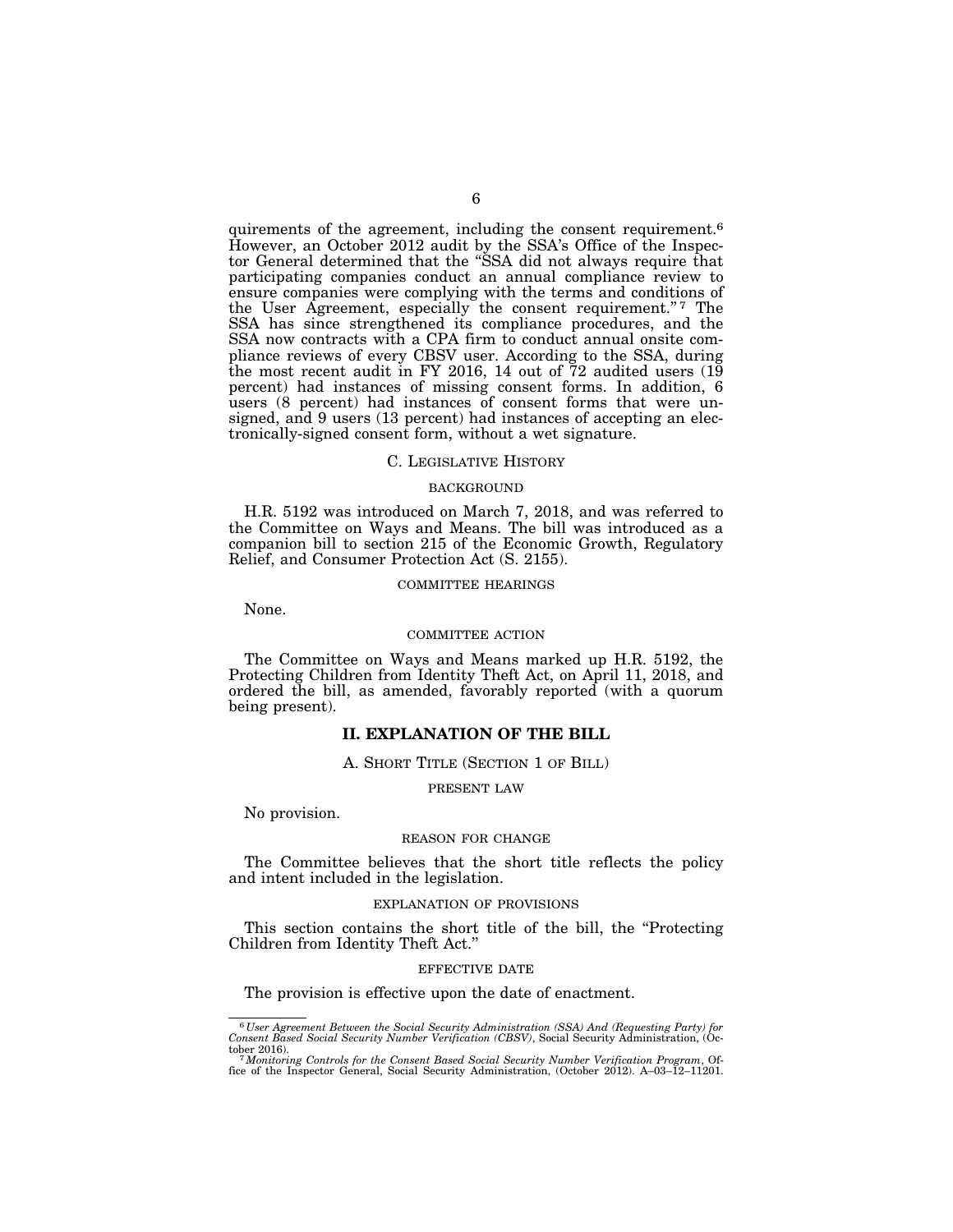#### B. REDUCING IDENTITY FRAUD (SECTION 2 OF BILL)

### PRESENT LAW

The Privacy Act, the Social Security Act, and other laws guard the confidentiality of information about individuals maintained by the government. They also set forth circumstances under which consumers can give consent for this information to be shared. Using this authority, the SSA established the CBSV to permit authorized users to verify whether an individual's name, SSN and date of birth match SSA's records, if the individual has given consent.

### REASON FOR CHANGE

The Committee believes that Americans must be protected from all forms of identity theft. Because SSA is the agency which issues SSNs to individuals and maintains these records, it is in a unique position to help guard against the growing problem of synthetic identity fraud. The Protecting Children from Identity Theft Act will facilitate the verification of name-SSN matches against this authoritative source, with the individual's consent, and thus will help to combat synthetic identity fraud. The SSA's current CBSV is not useful for many types of financial transactions because it requires consent in the form of a wet signature. By requiring SSA to accept electronic consent, with appropriate safeguards, the legislation allows access for entities that conduct business online and electronically, thus protecting SSNs more widely.

### EXPLANATION OF PROVISIONS

The SSA must establish a system to validate the name, SSN, and date of birth of an individual, if submitted by an authorized, permitted entity who has the consent of the individual, for purposes related to circumstances under which consumer reports may be provided under the Fair Credit Reporting Act. In establishing the verification system, the Commissioner may update a current SSA system, such as CBSV, or develop a new one. Permitted entities include financial institutions and their service providers, subsidiaries, affiliates, agents, contractors or assignees. The individual's consent may be obtained electronically, in accordance with federal e-signature laws, other relevant laws such as the Privacy Act, and in compliance with requirements specified by the Commissioner so as to ensure that the consent is valid and the individual providing it is authenticated by the entity.

The SSA's existing verification system, CBSV, was established under existing SSA authority, which was not changed by the legislation. It has a variety of users, including those who qualify as permitted entities under this legislation. The Committee recognizes the importance of CBSV to users and notes the legislation does not prohibit access to the improved verification system by other users, provided that those users also meet all SSA and Privacy Act requirements.

The system must be scalable and be able to accommodate reasonably anticipated volumes of verification requests, with commercially reasonable uptime and availability. Users are permitted to send individual or multiple requests to the SSA, via electronic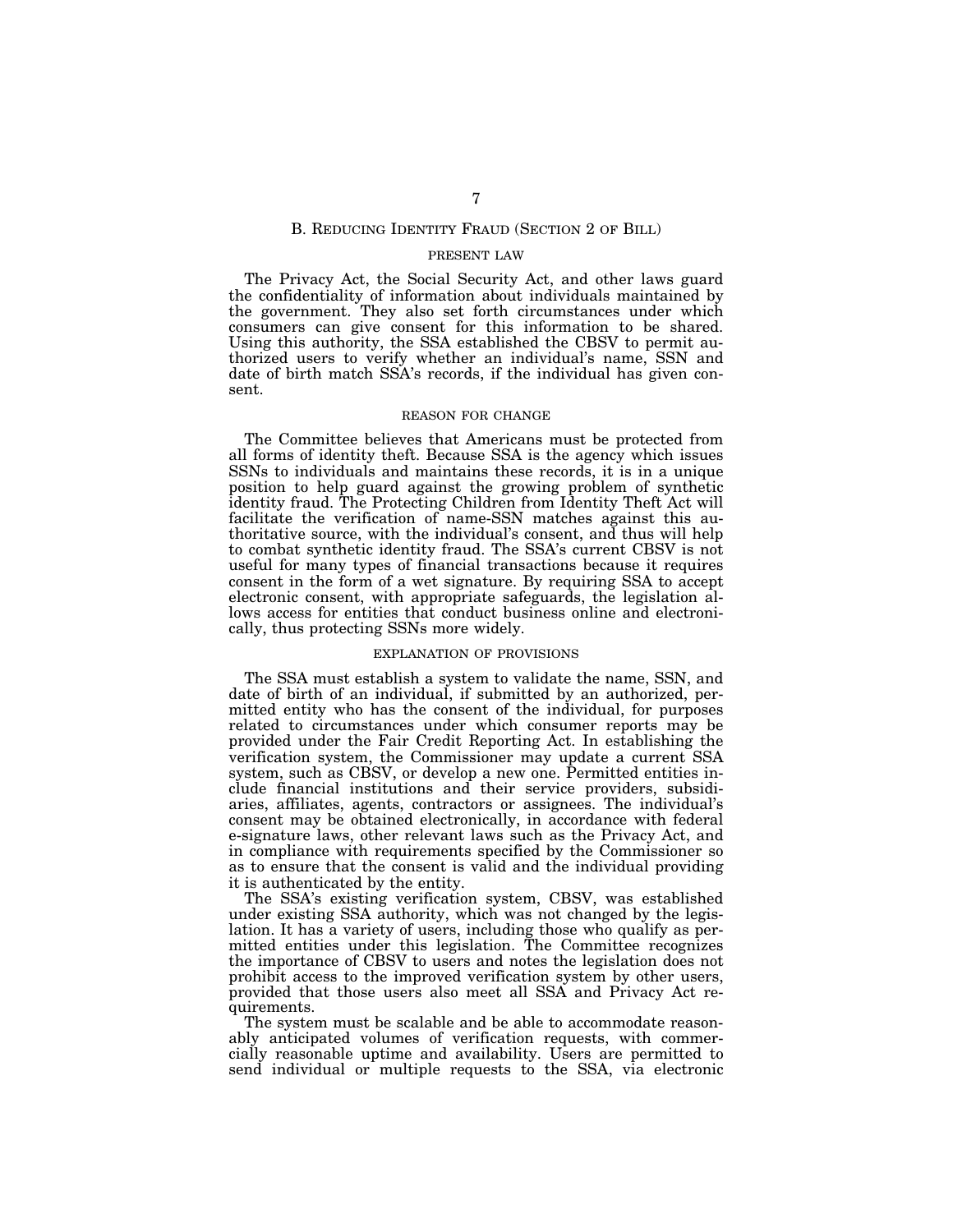means. The Commissioner must provide the match/no-match response in real time, or within 24 hours in the case of batch-format requests.

While the Committee recognizes the importance of timely responses to verification requests, the SSA must design the system in such a way as to deter fraudulent use of the system. One potential for misuse is a user who tries to guess an individual's identifying information by submitting multiple, iterative verification requests in an attempt to eventually discover a valid name-number match. The Committee expects the SSA to monitor verification requests from users, and to take action against users who appear to be using the system in this or other fraudulent ways.

The ability of financial institutions to receive real-time responses is critical to combatting synthetic identity fraud. The Committee's intent is to provide a workable and efficient mechanism that protects children and other vulnerable populations from synthetic identity fraud, and that reflects the operational environment of the modern financial services industry, while protecting the SSA's ability to ensure the confidentiality and security of Americans' personal identity information.

The SSA requires users of CBSV to sign and comply with a user agreement that details the terms and conditions for use of the system. In order to ensure that only authorized entities have access to the verification system established by the legislation, that they are obtaining valid consent from individuals, and that they are adhering to privacy and data security standards, the Committee expects the SSA to establish a user agreement for the new system, using similar requirements and protections to those already in place for CBSV. The language provides that permitted entities must adhere to privacy and data security standards, as well as authentication and electronic signature standards, required by the Commissioner of Social Security. The Committee expects that these standards would be based on Federal laws, such as the Privacy Act, and related guidance, under which the Commissioner is required to protect the security and integrity of personal information in Social Security records and prevent against its unauthorized disclosure.

Users must have a valid certification with the SSA in order to receive verifications. The certification must be dated not more than two years prior to the date of the verification provided to the user. The certification must state that the user is a permitted entity; that it is in compliance with the provisions of the legislation; that it is in and will maintain compliance with privacy and data security requirements in banking law, and as required by the Commissioner; and that it will retain sufficient records to demonstrate compliance for at least two years. The Committee expects the SSA to effectively manage and track user certifications to ensure it only provides verifications to users with a valid certification. The SSA's authority regarding privacy and data security requirements for users is limited to their use of the verification system, including their use of data received from the new system, and does not extend to other activities of the users.

The Commissioner is required to audit and monitor users to ensure they are complying with the requirements of the law and the user agreement. The Commissioner has the authority to terminate or suspend verification services for users who do not cooperate with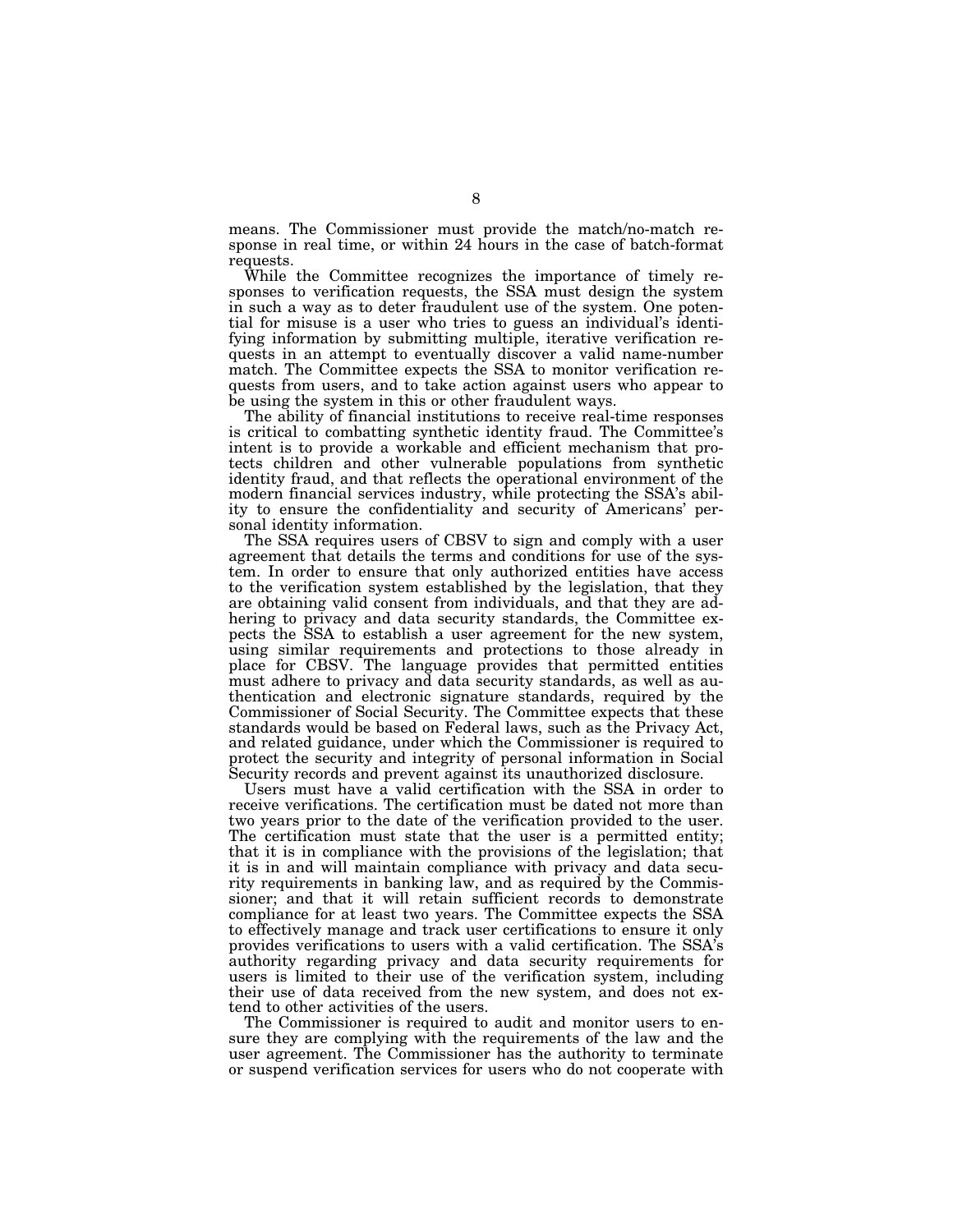such audits or monitoring, or to enforce any violation of the law, user agreement, or certification. It is the Committee's expectation that SSA will exercise its monitoring and enforcement authority promptly to protect consumers' information.

In addition to the Commissioner's authority to terminate or suspend a user's access, bank regulatory agencies also have enforcement authority regarding violations of the legislation. The Commissioner is required to report any violation to the appropriate regulatory agency.

The Committee does not intend for the implementation of the verification system to interfere with the SSA's ability to conduct its primary mission, which is to serve the American public by administering Social Security, Supplemental Security Income, and parts of Medicare. Thus, users of the verification system are required under the legislation to pay for all start-up and ongoing costs, including all direct and indirect costs, through fees as determined by the Commissioner. Development of the system may not begin until at least fifty percent of all projected start-up costs has been collected via fees; however, the Committee expects that the SSA will establish and implement the new system as quickly as possible thereafter. If additional funds are necessary to develop the system, the Commissioner may temporarily draw on funds from SSA's Limitation on Administrative Expenses account designated for information technology modernization; however, these expenditures shall be fully reimbursed via fees, so that all funds appropriated for information technology modernization are ultimately used for that purpose. The SSA will also provide an annual report to the Committee on Ways and Means and the Senate Finance Committee on the indirect costs associated with this new workload.

### EFFECTIVE DATE

The provision is effective upon the date of enactment.

# **III. VOTES OF THE COMMITTEE**

In compliance with clause 3(b) of rule XIII of the Rules of the House of Representatives, the following statement is made concerning the vote of the Committee on Ways and Means in its consideration of H.R. 5192, the Protecting Children from Identity Theft Act, on April 11, 2018.

The Chairman's amendment in the nature of a substitute was adopted by a voice vote (with a quorum being present).

The bill, H.R. 5192, was ordered favorably reported as amended by a roll call vote of 38 yeas to 0 nays (with a quorum being present). The vote was as follows:

| Representative | Yea | Nav | Present | Representative  | Yea | Nav                                       | Present |
|----------------|-----|-----|---------|-----------------|-----|-------------------------------------------|---------|
|                |     |     |         |                 |     |                                           |         |
|                |     |     |         |                 |     |                                           |         |
|                |     |     |         |                 |     |                                           |         |
|                |     |     |         | Mr. Doggett   X |     | $\sim$ $\sim$ $\sim$ $\sim$ $\sim$ $\sim$ |         |
|                |     |     |         |                 |     |                                           |         |
|                |     |     |         | Mr. Larson      |     |                                           |         |
|                |     |     |         | Mr. Blumenauer  |     |                                           |         |
|                |     |     |         | Mr. Kind        |     |                                           |         |
|                |     |     |         |                 |     |                                           |         |
|                |     |     |         |                 |     |                                           |         |
|                |     |     |         |                 |     |                                           |         |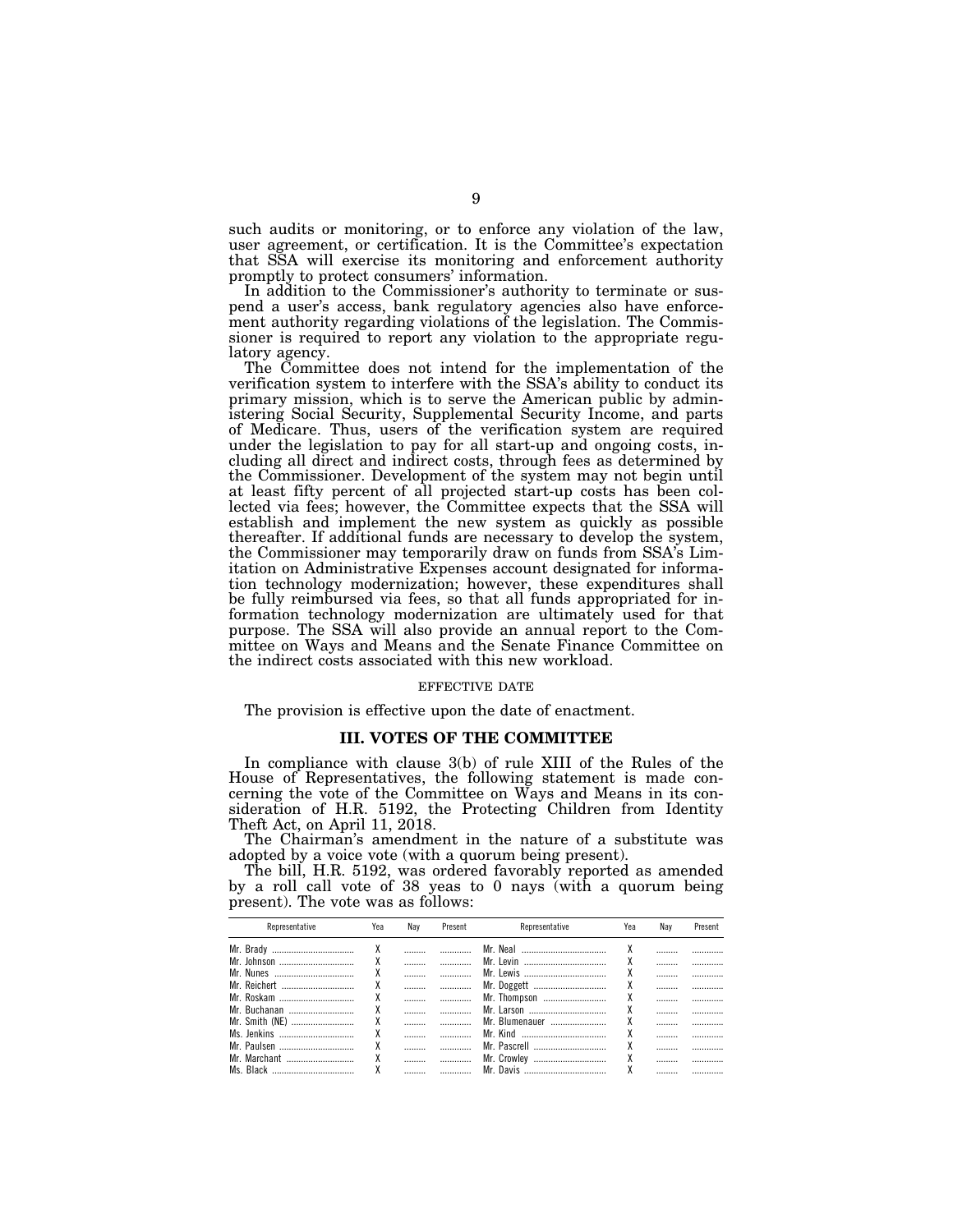| Representative | Yea    | Nav | Present | Representative  | Yea | Nav | Present |
|----------------|--------|-----|---------|-----------------|-----|-----|---------|
| Mr. Reed       |        |     |         | Ms. Sanchez     | χ   |     |         |
| Mr. Kelly<br>  | χ      |     |         | Mr. Higgins     | χ   |     |         |
|                | χ      |     |         | Ms. Sewell      | χ   |     |         |
| Mr. Meehan<br> | χ      |     |         | Ms. DelBene<br> | χ   |     |         |
| Ms. Noem       |        |     |         |                 | χ   |     |         |
| Mr. Holding    | χ      |     |         |                 |     |     |         |
| Mr. Smith (MO) | χ      |     |         |                 |     |     |         |
|                | χ      |     |         |                 |     |     |         |
| Mr. Schweikert | χ      |     |         |                 |     |     |         |
| Ms. Walorski   | χ      |     |         |                 |     |     |         |
|                | χ      |     |         |                 |     |     |         |
| Mr. Bishop<br> | χ      |     |         |                 |     |     |         |
| Mr<br>l aHoor  | v<br>Λ |     |         |                 |     |     |         |

### **IV. BUDGET EFFECTS OF THE BILL**

## A. COMMITTEE ESTIMATE OF BUDGETARY EFFECTS

In compliance with clause 3(d) of rule XIII of the Rules of the House of Representatives, the following statement is made concerning the effects on the budget of the bill, H.R. 5192, as reported. The Committee agrees with the estimate prepared by the Congressional Budget Office (CBO), which is included below.

### B. STATEMENT REGARDING NEW BUDGET AUTHORITY AND TAX EXPENDITURES BUDGET AUTHORITY

In compliance with clause  $3(c)(2)$  of rule XIII of the Rules of the House of Representatives, the Committee states that the bill involves no new or increased budget authority. The Committee states further that the bill involves no new or increased tax expenditures.

### C. COST ESTIMATE PREPARED BY THE CONGRESSIONAL BUDGET **OFFICE**

In compliance with clause  $3(c)(3)$  of rule XIII of the Rules of the House of Representatives, requiring a cost estimate prepared by the CBO, the following statement by CBO is provided.

> U.S. CONGRESS, CONGRESSIONAL BUDGET OFFICE, *Washington, DC, April 12, 2018.*

Hon. KEVIN BRADY,

*Chairman, Committee on Ways and Means,* 

*House of Representatives, Washington, DC.* 

DEAR MR. CHAIRMAN: The Congressional Budget Office has prepared the enclosed cost estimate for H.R. 5192, the Protecting Children from Identity Theft Act.

If you wish further details on this estimate, we will be pleased to provide them. The CBO staff contact is Noah Meyerson.

Sincerely,

KEITH HALL, *Director.* 

Enclosure.

### *H.R. 5192—Protecting Children from Identity Theft Act*

The Social Security Administration (SSA) operates the Consent Based Social Security Number Verification (CBSV) service, a feebased program that allows financial institutions to verify that their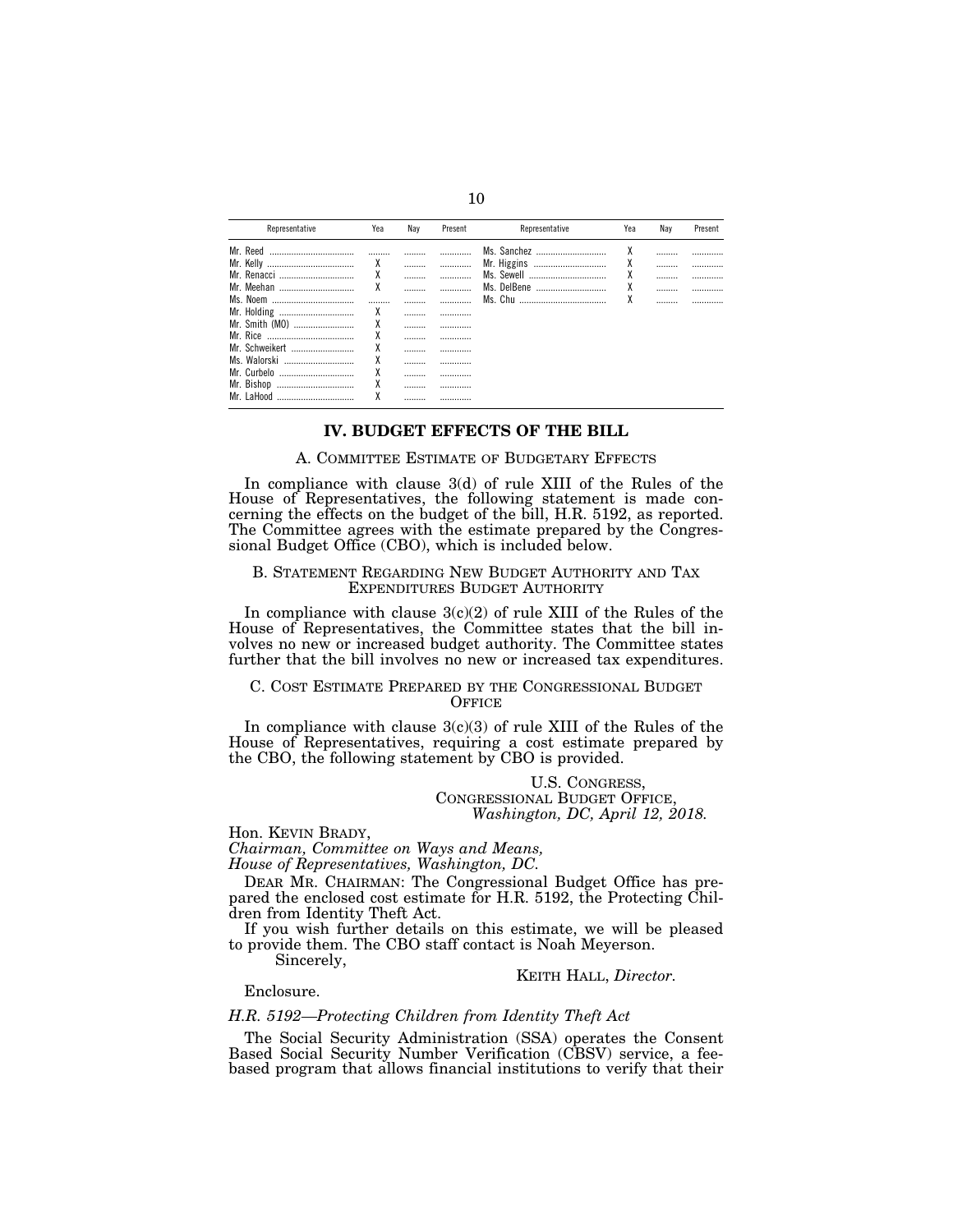records of a person's name, date of birth, and Social Security Number match SSA's data. SSA tells institutions only whether the data does or does not match; no other detail is provided. The fees are classified as offsetting collections that are credited against SSA's discretionary appropriations.

H.R. 5192 would change the CBSV program by allowing people to electronically verify their consent to allow SSA to provide this information, rather than with a physical signature. CBO expects that change would expand the number of verification requests submitted to SSA.

Under H.R. 5192, SSA would set fees to equal the total administrative costs of the program. SSA would incur the direct costs of administering the service and the indirect costs in some cases of resolving errors that are discovered. CBO projects that fees would, on average, fully offset SSA's administrative costs. However, in any given fiscal year, the total amount of fees collected probably would differ slightly from actual costs.

CBO estimates that implementing the bill would result in net costs or savings of less than \$500,000 in each year; the total effect would be negligible over the 2019–2028 period.

Enacting H.R. 5192 would not affect direct spending; therefore, pay-as-you-go procedures do not apply.

CBO estimates that enacting H.R. 5192 would not increase net direct spending or on-budget deficits in any of the four consecutive 10-year periods beginning in 2029.

H.R. 5192 contains no intergovernmental or private-sector mandates as defined in the Unfunded Mandates Reform Act.

The CBO staff contact for this estimate is Noah Meyerson. The estimate was reviewed by H. Samuel Papenfuss, Deputy Assistant Director for Budget Analysis.

# **V. OTHER MATTERS TO BE DISCUSSED UNDER THE RULES OF THE HOUSE**

### A. COMMITTEE OVERSIGHT FINDINGS AND RECOMMENDATIONS

With respect to clause  $3(c)(1)$  of rule XIII of the Rules of the House of Representatives, the Committee made findings and recommendations that are reflected in this report.

### B. STATEMENT OF GENERAL PERFORMANCE GOALS AND OBJECTIVES

With respect to clause  $3(c)(4)$  of rule XIII of the Rules of the House of Representatives, the Committee advises that the bill does not authorize funding, so no statement of general performance goals and objectives is required.

#### C. INFORMATION RELATING TO UNFUNDED MANDATES

This information is provided in accordance with section 423 of the Unfunded Mandates Reform Act of 1995 (Pub. L. No. 104–4).

The Committee has determined that the bill does not contain Federal mandates on the private sector. The Committee has determined that the bill does not impose a Federal intergovernmental mandate on State, local, or tribal governments.